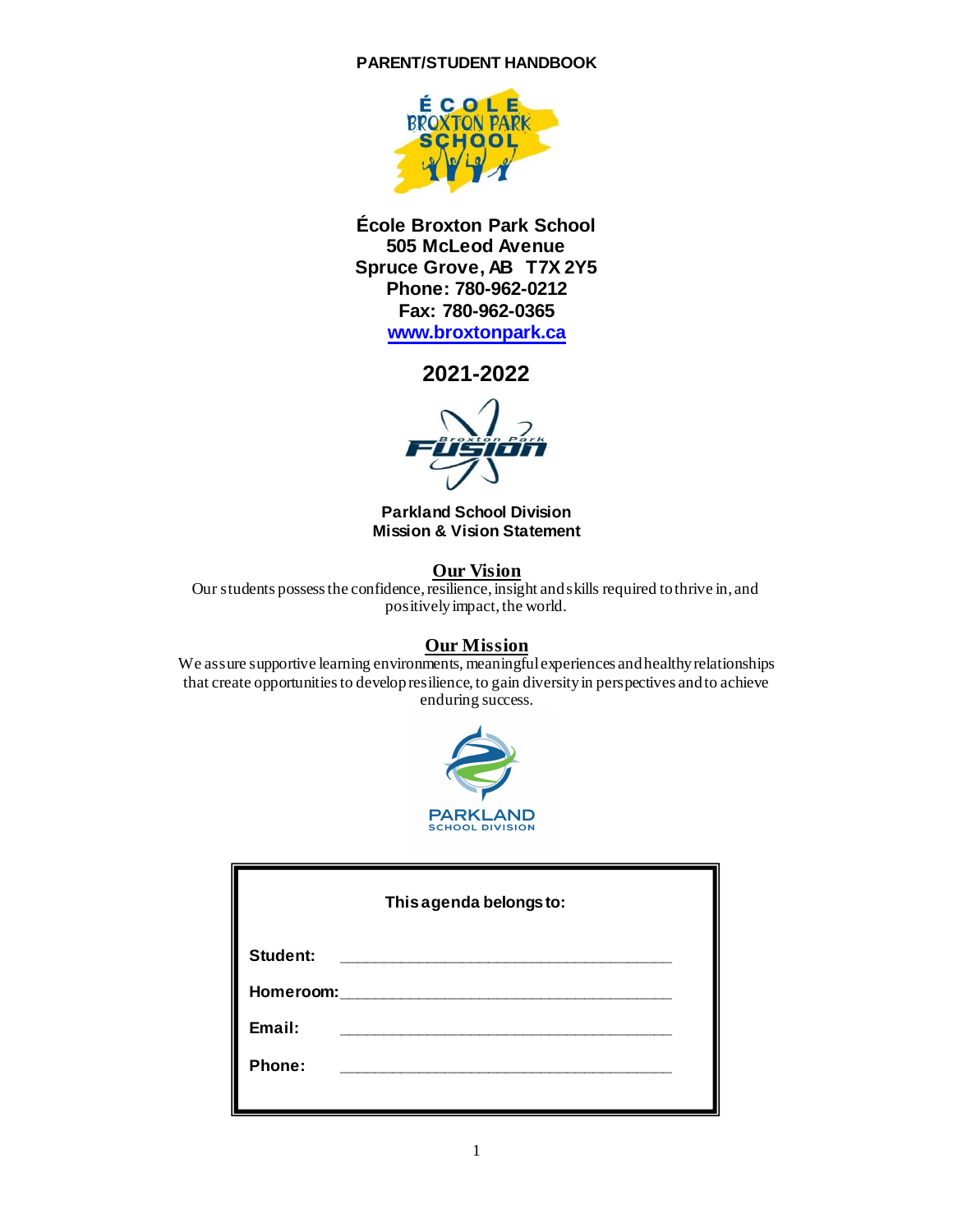## **Fusion** *noun*

### **1. a blending or union. "The fusion of atomic nuclei releases tremendous energy."**

The analogy behind the word "fusion" implies the coming together of individuals to create energy. Students chose the name "Fusion" for school clubs and teams to reflect the strength in diversity within our school. We hope to see the students in our school come together to accomplish common goals through servant leadership and collaboration.

# **Building a Learning Community Together**

Welcome to École Broxton Park School. Our staff is committed to working with each other, with students and families, and with the community so students can reach their full potential and literally create the world of the future.

## **Volunteer Program**

We appreciate the high levels of family and community involvement at École Broxton Park School. The goals of our volunteer program include:

- Enlisting and strengthening the involvement of families in the education of their children;
- Providing volunteer assistance to staff to better meet the needs of students; and
- Enhancing two-way communication between home and school.

Parkland School Division requires school volunteers to complete a 'volunteer package' that includes a criminal record check and a child-welfare check. Packages are available from the office.

## **Physical Education, Health and Wellness**

École Broxton Park School believes that student success depends on a blend of academic skills, good health, and physical and mental fitness. In order to achieve this, students are encouraged to:

- be physically active;
- learn to make healthy decisions, develop a healthy lifestyle; and
- experience traditional and non-traditional health-related fitness activities.

We encourage families, students and staff to develop an understanding of how healthy eating can support learning. This year, we will focus on adapting our programs to align with current healthy living practices.

Students will have the opportunity to participate in an excellent physical education program that includes daily physical activity and a variety of intramural and extra-curricular activities.

# **Extra-Curricular Programs**

École Broxton Park School supports extra-curricular activities for students. Coordination and supervision are done on a voluntary basis and in every case there must be a staff member involved. Activities are available subject to adequate supervision (including the use of trained volunteers) and adequate student interest. Where expenses are incurred, all activities will operate on a cost-recovery basis.

### **Administrative Information**

### **Absences**

Child safety is our number one priority. Should your child be absent from school, please call us at 780-962-0212 and leave a message indicating your child's name, teacher, the dates of the absence, the reason and the expected return date. You can call the night before if you know your child will be absent on the following day. Thank you for arranging for students who are ill to recover in comfort at home.

Should your child be absent with no parent message or information, you will receive a follow-up email and/or call from the school to confirm that you are aware of the absence.

### **Administering Medications**

In order to maintain a high standard of safety with regard to the administration of medication, specific procedures are in place. Before any medication (prescription or non) is administered, forms must be filled in by the **parent/guardian and signed by a physician**. Forms are available through the office. Forms can also be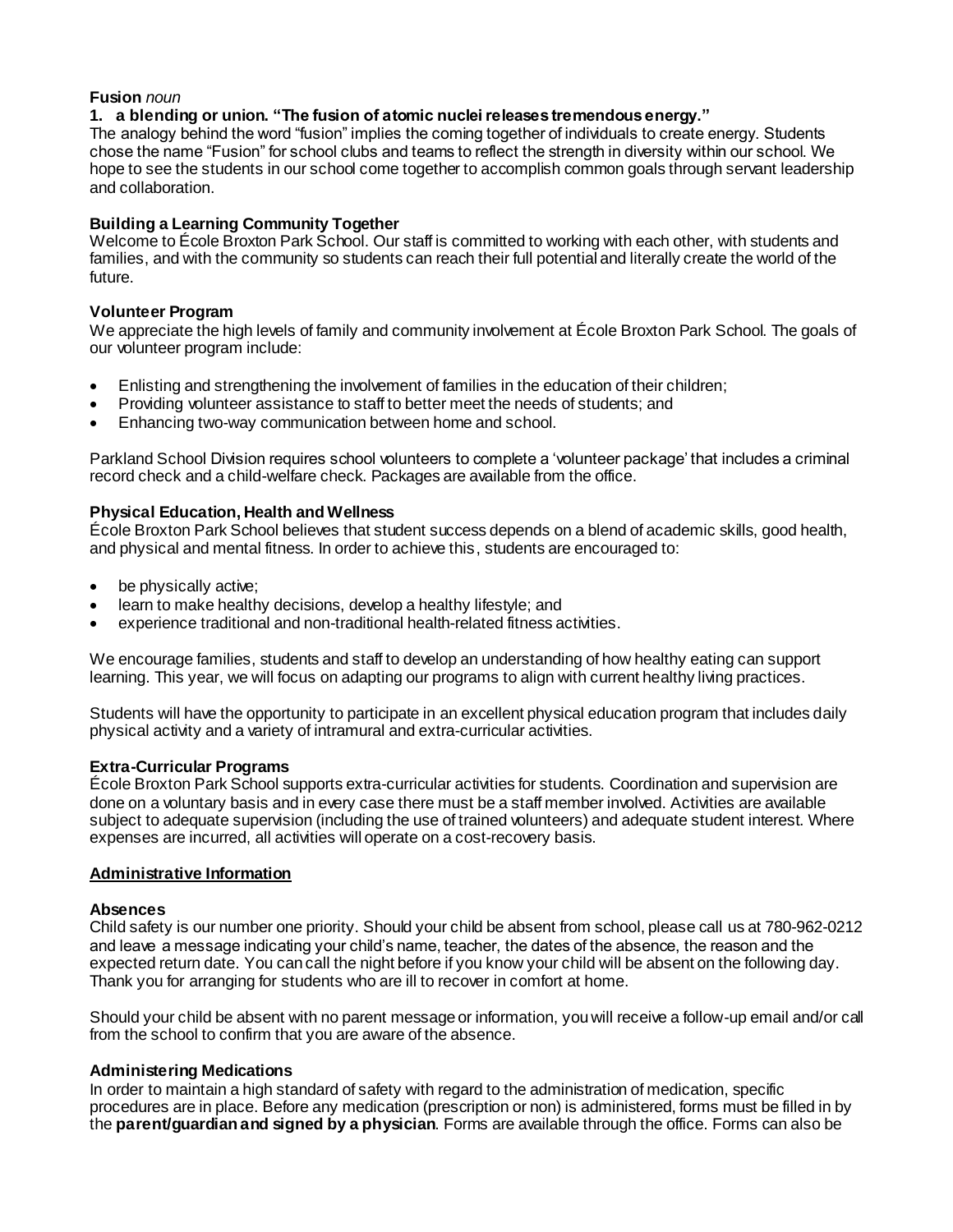found on-line at [www.psd70.ab.ca](http://www.psd70.ab.ca/) and/o[r www.broxtonpark.ca](http://www.broxtonpark.ca/). All medication must be brought to school by a parent/guardian in a container labeled by the pharmacy and will be stored in a locked cabinet in the school office. Non-prescription drugs will not be administered by school staff.

# **Emergency Contacts**

Please ensure the school has current telephone numbers and emergency contact information. These are critical for your child's well-being. An emergency contact name and/or number of someone within the vicinity of Spruce Grove is best. In the unlikely event that your child is believed to have a serious injury, you will be contacted as soon as possible. If the injury is deemed to be serious and you cannot be reached, your child will be taken to a local medical clinic or, if necessary, the hospital in Stony Plain.

## **Inclement Weather**

Should Parkland School Division cancel bussing due to extreme weather conditions, an official announcement will be made over **CBC AM, CFCW, Capital FM 96, K Rock FM, CHED/CHQT/JoeFM 92.5/CISN** and **CFRN/BEAR.** The website www.psd70.ab.ca will also have up-to-date information. The final decision to send your child to school when the weather conditions are extreme rests with you and safety should be your first consideration. Please do not base your decision solely on radio announcements about the cancellation of bus services. Be sure that your child is suitably dressed for the weather conditions. Please do not rely on the bus heaters as the only protection from cold weather and wind chills. Develop an emergency plan of action with your child so that appropriate shelter may be gained when daily routines are disrupted. Teach your child to be "weather-wise".

At school, students are encouraged to get fresh air every day. In the event of extreme weather, the Health Break (recess) may be shortened or spent indoors.

# **Forms**

The following forms must be completed through your PowerSchool account by September 15:

- FOIP
- Locker Agreement
- Computer Use Agreement
- Middle Years Off-Ground Privilege Permission

# **Computer Use Policy**

All Parkland School Division schools have instituted a "Computer Use Policy". Students may have their network privileges revoked for misuse (i.e. downloading software/files, viewing/searching for inappropriate material, accessing the computer network from any device without permission, or any other misuse/vandalism of the technologies). The length of that loss may vary and will be decided by school administration.

### **Lockers**

All students will be assigned a locker. Middle year students will also be assigned a school lock. Students are reminded to keep their combinations private. **No personal locks are allowed unless approved by administration**.

# **Student Drop Off/Parking**

Thank you for dropping students off in the designated area, and for using visitor parking as marked. Visitor parking is on the west side of the building facing west and east. Please ensure that handicapped parking is available for those who require it. Be mindful of school buses as they depart from the bus lane throughout the day.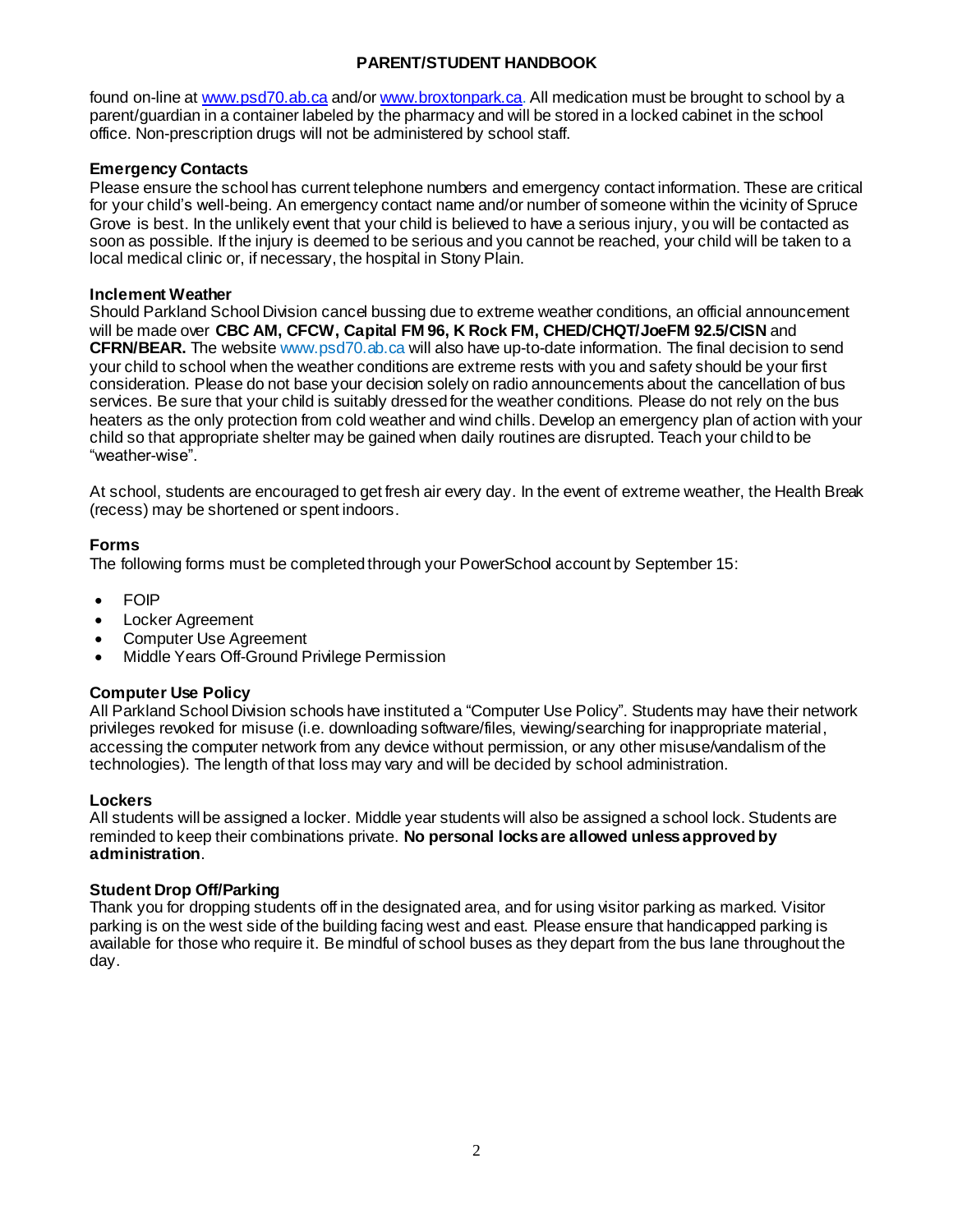# **Student Information**

### **General Expectations**

Students are expected to demonstrate respect towards themselves, others, and property by:

- attending class promptly;
- being prepared for learning;
- using their student agendas;
- wearing clean footwear;
- using appropriate and respectful language;
- following directions carefully;
- behaving in a safe manner;
- showing consideration for personal and school property;
- helping to preserve the natural environment;
- not using electronic devices during class time unless directed to do so by staff;
- using assigned doors to enter the building; and
- cleaning up any refuse they or others leave for the benefit of everyone.

# **Student Behaviour and Conduct Code of Conduct**

At École Broxton Park School our Code of Conduct exists to ensure that each student and staff member has access to a welcoming, caring, respectful and safe learning environment that respects diversity and fosters a sense of belonging. The Code of Conduct ensures that our school promotes a culture of wellness that:

- Establishes and maintains a welcoming, caring, respectful, and safe learning environment for all students, staff, families and the greater community;
- Establishes and maintains an appropriate balance between individual and collective rights , freedoms, and responsibilities in the school community;
- Establishes and publishes expectations for student behavior while at school, at a school-related activity, or while engaging in an activity at any time that may have an impact on others in the school;
- Ensures that healthy environments exist in all schools that are free from fear, discrimination and harassment while promoting inclusive strategies to ensure that every student is treated with respect and dignity. Parkland School Division is a place where exploration, creativity and imagination make learning exciting and where all learners aspire to reach their dreams.

In keeping with a commitment to the Alberta Human Rights Act and the Canadian Charter of Rights and Freedoms, in Parkland School Division everyone is accepted and experiences a sense of belonging. The Division supports the endeavors of staff, students, parents and the community to promote positive student behavior and conduct throughout our community of schools.

Parkland School Division has a responsibility to ensure that each student enrolled in a school operated by the Board and each staff member employed by the Board is provided with a welcoming, caring, respectful and safe learning environment that respects diversity and fosters a sense of belonging.

All stakeholders in the success and well-being of students, and especially the students themselves, are expected to recognize their responsibilities in developing student self-discipline within a culture of wellness. Staff members and students will not be discriminated against as provided for in the Alberta Human Rights Act or the Canadian Charter of Rights and Freedoms.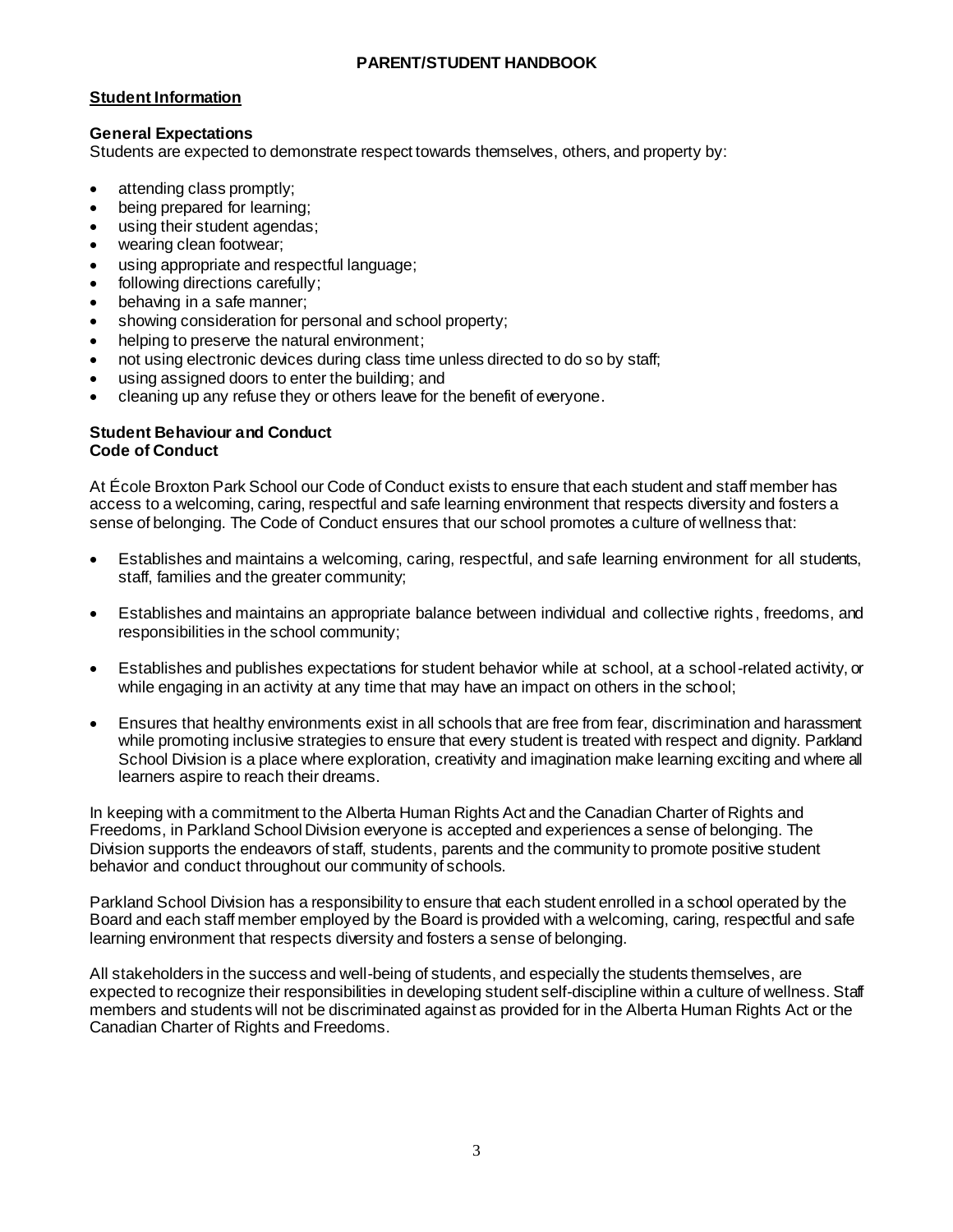## **Behaviour and Conduct Policy**

École Broxton Park School students have the right to learn in a safe and supportive environment. Our discipline process will:

- help students identify which behaviours lead to disciplinary action;
- help students identify better choices; and
- leave a student's dignity intact.

École Broxton Park School students will behave responsibly and in accordance with the School Act. Teachers and support staff will work with students to promote and ensure appropriate classroom and playground conduct.

Students will meet behaviour expectations as outlined in Section 12 of the School Act while on school property or involved in school-sponsored or related activities.

Families play a vital role in developing student behaviour and conduct policy. It is the expectation of École Broxton Park School and Parkland School Division that parents:

- be aware that student behaviour is subject to the expectations as set out by the School Act and current Board policy;
- will review the school's expectations for student behaviour and conduct with their child(ren) at the beginning of each school year;
- work with school staff to resolve student behavioural issues when they affect their child(ren); and
- co-operate with and support the school's disciplinary action.

3. Students shall show respect for:

- authority
- others and their property
- school property
- ethnic, racial, religious, and gender differences
- school attendance and punctuality
- work habits, assignments, and homework
- textbooks and equipment
- fire alarms and safety equipment, and
- Division policies relating to smoking, alcohol, drugs, and inhalants.

4. Failure to meet behavior and conduct expectations will result in some or all of the following consequences:

- problem solving, monitoring, or reviewing behaviour/expectations with student, and/or reprimand;
- parental involvement;
- temporary removal of privileges;
- detention
- temporary exclusion from class;
- in-school suspension;
- out-of-school suspension;
- confiscation of personal property;
- behavioural contract;
- restitution for property damage to an individual or board;
- involvement of police; and
- exclusion from a school or expulsion from all Division schools.

5. Grounds for disciplinary action that could lead to suspension exist when a student demonstrates unacceptable behaviours such as:

conduct that threatens the safety of students and/or staff;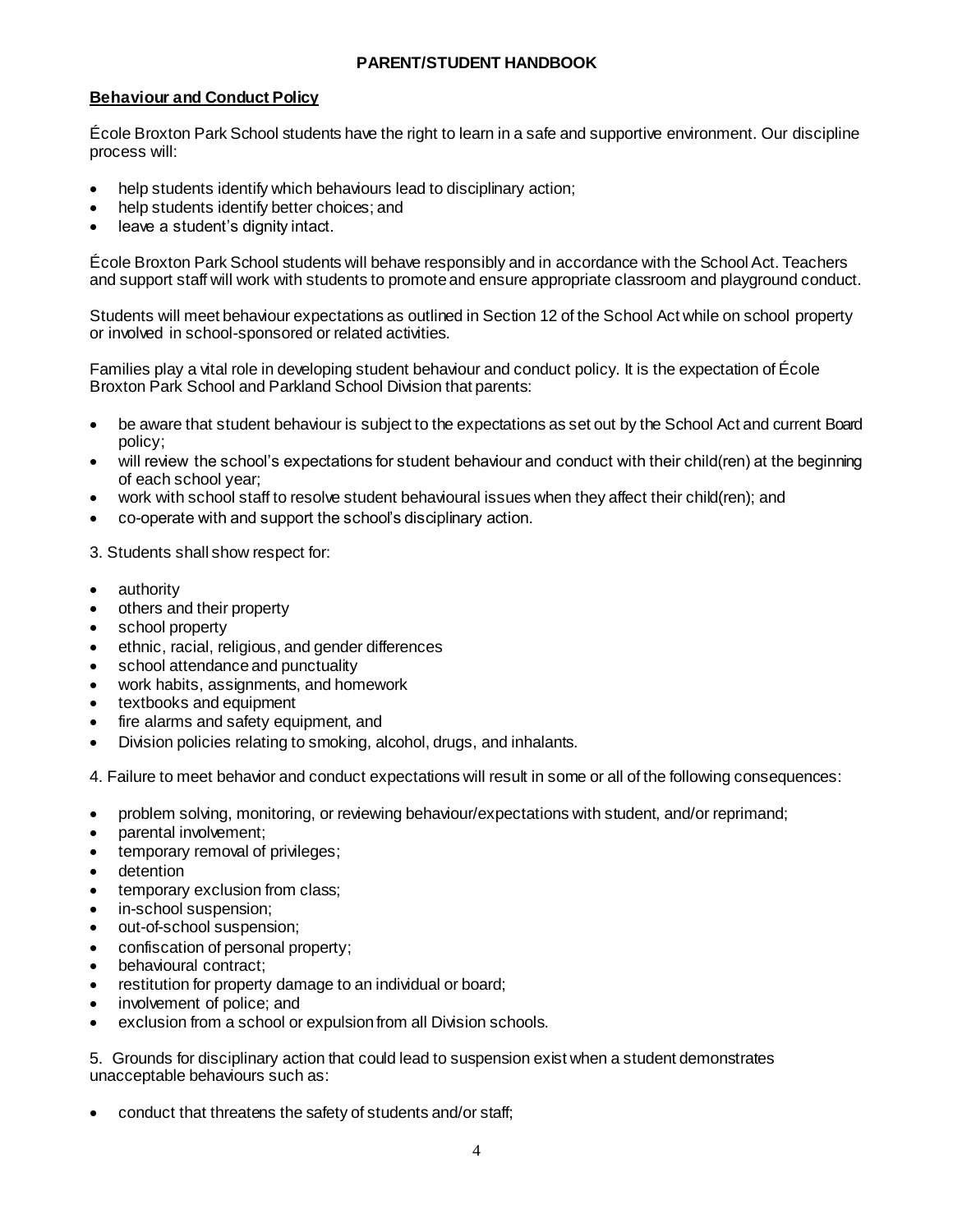- possession of a weapon, whether on a person, in a backpack, locker or desk, that is dangerous to students and staff. (A weapon is anything used, designed to be used, or intended for use in causing death or injury to any person, or for the purpose of threatening or intimidating any person);
- displaying or brandishing a weapon in a threatening or intimidating manner;
- assaulting another person;
- possession or use of illegal drugs, tobacco products, alcohol, or inhalants in school and on school property;
- contravention of Division policies and regulations related to student harassment, smoking, student attendance, and student rights and responsibilities;
- theft;
- willful disobedience and/or open opposition to authority;
- use or display of improper or profane language;
- willful damage to school or others' property;
- interfering with the orderly conduct of class(es) or the school; and,
- contravention of the code of conduct as set out in the School Act.

Discipline is seen as an ongoing process rather than an event. Success is most likely to occur when the home and school work together in the student's best interests. Students are expected to make positive choices.

Students and teachers will work together to co-create their classrooms. Respect and common sense will be the guiding principles as they discuss what makes sense in terms of expectations and appropriate behaviour.

### **Dress Code**

Students are expected to dress in appropriate clothing while at École Broxton Park School and our staff will focus efforts on helping students make choices that demonstrate self-respect. Guidance will be offered in the same manner as discipline – on an individual, ongoing basis. Appropriately dressed means:

no sayings or pictures on T-shirts deemed offensive by staff and no exposed undergarments.

Students will be asked to change if they are not dressed appropriately. Parents will be notified if an issue persists.

### **Closed Campus/Lunch Routine**

To ensure student safety, École Broxton Park School is a closed campus. Any guests or visitors are expected to check in at the school office.

Students who do not return home for lunch are provided time to eat followed by recreation time. Each group of students is assigned a supervised place to eat. All students are expected to remain on school grounds unless other arrangements have been communicated from home in the form of written parental permission. (See "Forms" above.) All students are expected to be prepared for classes prior to the afternoon bell.

### **Student Use of Bicycles, Skateboards, and Rollerblades**

Students are reminded to walk their bikes in the busy areas near the school. Bicycles brought to school should always be locked in the racks provided. Students will not be permitted to use **any**wheeled devices during the school day (unless it is part of a supervised class activity). This includes bicycles, skateboards, scooters, roller blades, and wheelies. By provincial law, properly fitted bicycle helmets are mandatory. Rollerblades and wheelies **may not be worn** in the school.

### **Student Telephone**

A student phone is located in the main office. The phone is available for student use before school, after school and at noon hours. Telephones are also located in classrooms and may be used by students with staff permission.

### **Student Valuables**

Students are strongly encouraged to leave valuable personal items at home. The school is not responsible for money and items that are damaged or go missing.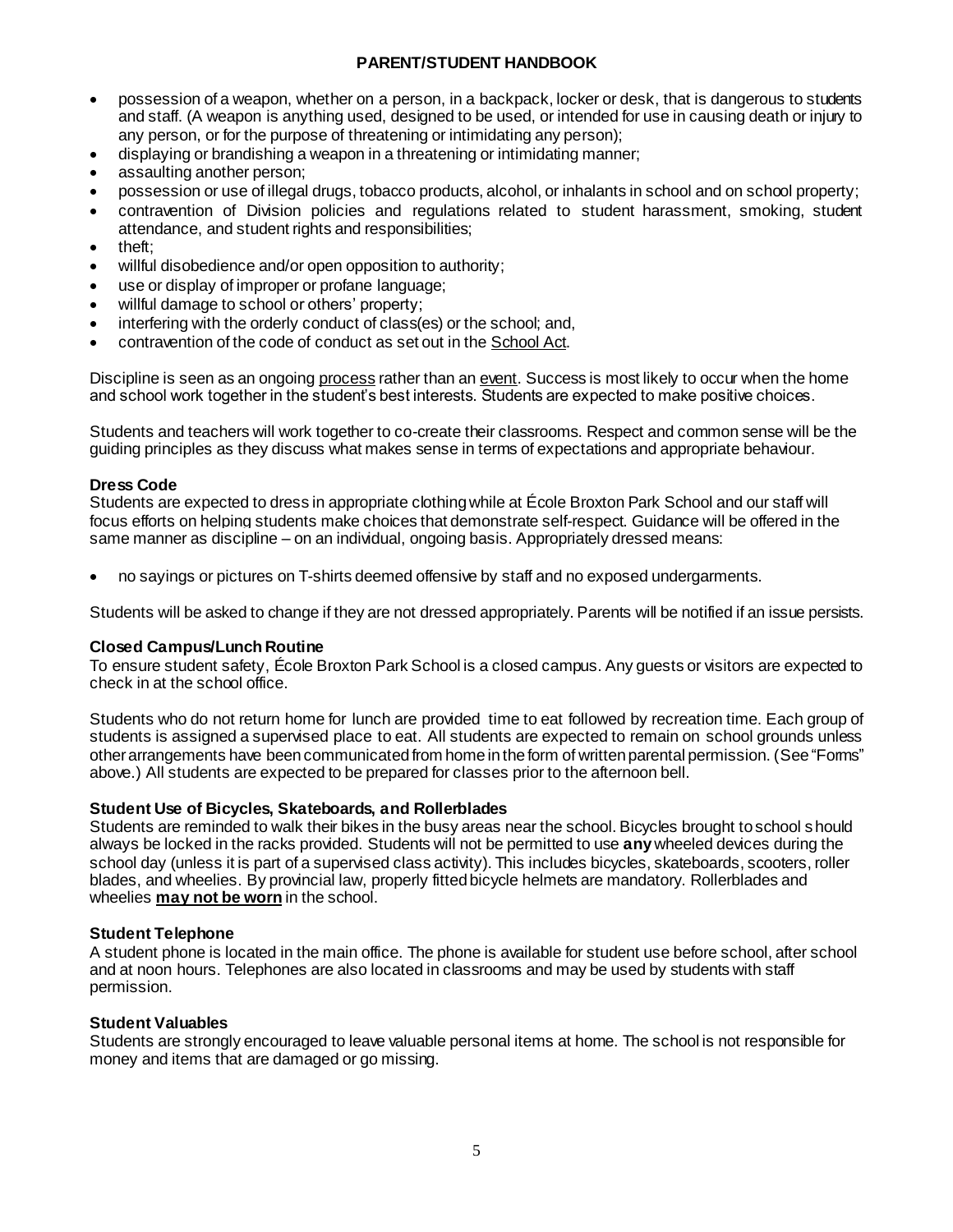### **Textbooks and Materials**

All workbooks and textbooks are provided to students by the school. Students are responsible for their assigned textbooks and are expected toreturn texts in the condition in which they were loaned. Lost, missing, or damaged texts will be assessed at the cost of replacement.

Students are responsible for being prepared for classes. This means having the necessary supplies, including paper and pens or pencils. Parents are requested to check periodically to make sure their children have the necessary materials.

### **Vending Machines**

There are two vending machines for use by grade **5 to 9 students only** during lunch and after school. Students **are not** to use them during **morning recess** or **before school**. These machines are not owned by École Broxton Park School - **students use them at their own risk and assume responsibility for loss of money or product.**

#### **Parkland School Division – School Board Information**

Please visit [www.psd70.ab.ca](http://www.psd70.ab.ca/) for the most up to date information about your school board Trustees and Executive. Alternately, you can phone the Center for Education in Stony Plain at 780-963-4010.

### **Emergency Information**

### **Parkland School Division Emergency Response Plan**

Parkland School Division's first priority is the safety, security, and well-being of our students and staff. While we hope our schools are never faced with an emergency situation, our goal is to be prepared to respond to an incident if one should occur. We have taken numerous steps to better prepare our schools and school jurisdiction to deal effectively with emergency situations that could occur in or around a school during the school day.

One of the most significant steps has been the development of a comprehensive Division Emergency Response Plan. The Division Plan is complemented by individual plans tailored for each school. Should an emergency arise these plans will be implemented. The plans are reviewed regularly and have recently been revised to improve our response procedures.

In order for our Emergency Response Plan to be effective, we depend on the cooperation and assistance of many people, such as the police and the fire department. We also depend on you, as parents, to support our emergency response efforts. Your cooperation is vital to helping us protect the safety and welfare of all children and school employees. Therefore, we ask families to observe the procedures outlined below.

**In the event of an emergency DO NOT TELEPHONE OR TEXT** the school or your child. We understand and respect your concern, but it is essential that the phone systems be available for emergency communications. Furthermore, contacting your child could put him or her in harm's way, based on the nature of the crisis. Please do not call - we will ensure that you get the information you need by contacting you. (See: "Contact Information" below.)

**DO NOT COME** to the school until instructed to do so. It may be necessary to keep the streets and parking lot clear for emergency vehicles. If evacuation is required, students may be transported to a location away from the school. You will be notified of this through your school's crisis notification system and the media.

In the event of a lock-down or shelter-in-place, the school will be locked and NO arrivals or departures will be allowed. You will not be allowed to pick-up your child until after an "all-clear" is given and established student release procedures are in order. This procedure will be strictly adhered to under all circumstances.

Should it be necessary to evacuate the school, students will be taken to an emergency evacuation centre or area to ensure their safety. Students will remain at the evacuation centre until they are returned to the school or released to their parent/guardian at the Parent-Child Reunion Centre.

Should circumstances merit, the school may establish a Parent-Child Reunion Centre. This allows the school to do a controlled release of students to their parents/guardians. Should it be necessary to activate the Parent-Child